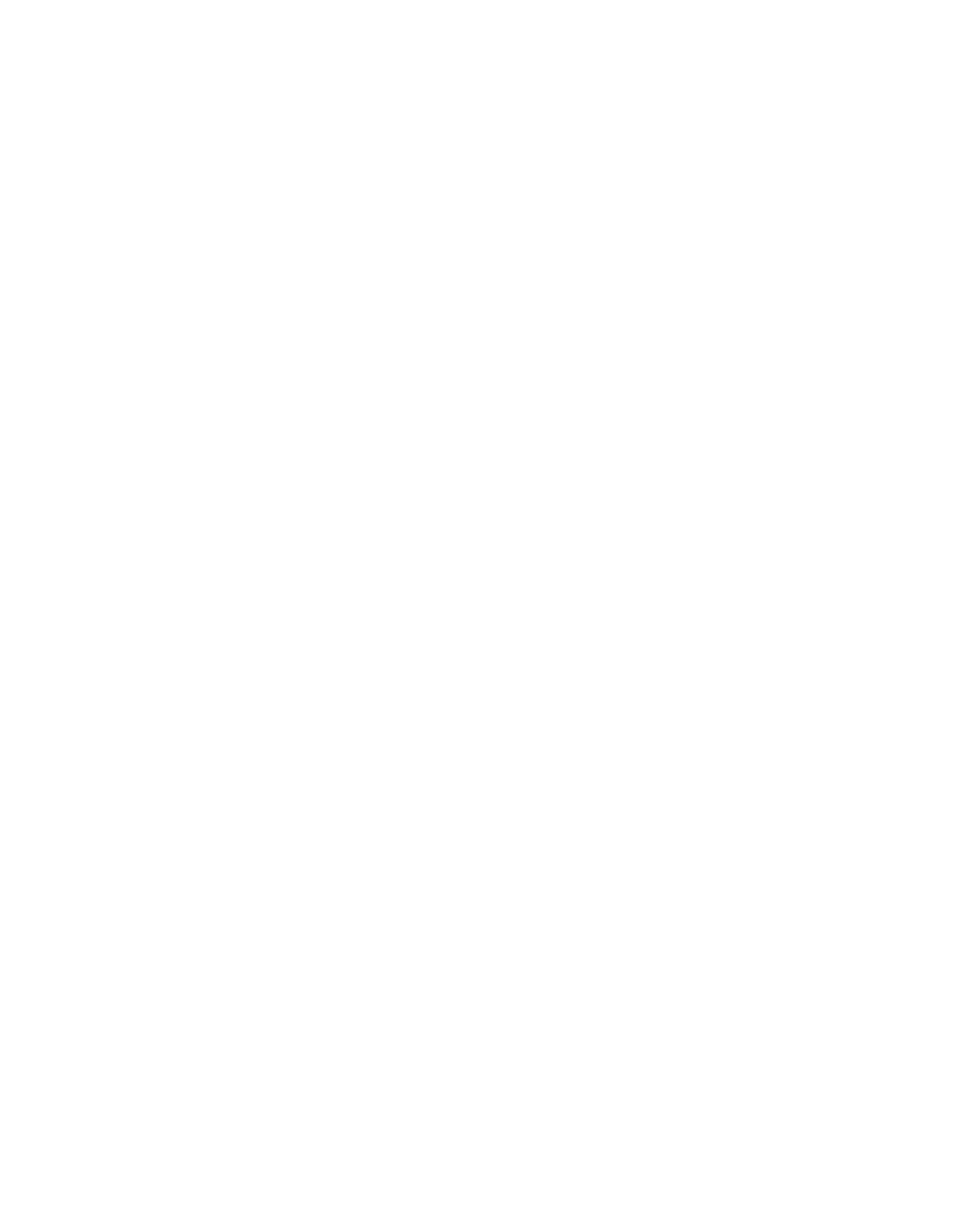#### **RESOLUTION 7 AND ANNEX ON THE ESTABLISHMENT OF A REGIONAL OIL-COMBATING CENTRE FOR THE MEDITERRANEAN SEA**

#### **The Conference**,

*Conscious* of the ever-present and growing threat to the Mediterranean environment from massive oil pollution whether caused by accident or through accumulation,

*Realising* the lack of regional contingency plans for co-ordinated action for the prevention, control and combating of oil spills, especially in cases of emergencies,

*Recognizing* the need to develop and strengthen the capacities of the coastal States of the Mediterranean and to facilitate co-operation among them in order to deal effectively with cases of massive pollution,

*Noting that* the Protocol on Co-operation in Combating Pollution of the Mediterranean Sea by Oil and other Harmful Substances in Cases of Emergency makes provision for a Regional Centre within the Mediterranean for the execution of some of the functions required by that Protocol,

*Noting also* the consensus reached, at the Consultation of Experts from Mediterranean States convened by the United Nations Environment Programme at Malta in September 1975, on the advisability of the establishment of a Regional Centre and on the objectives and functions of such a Centre,

*Having considered* the report of the Executive Director of the United Nations Environment Programme, prepared in co-operation with the Inter-governmental Maritime Consultative Organization, on the Establishment of a Regional Oil-Combating Centre for the Mediterranean,<sup>[1](#page-2-0)</sup> in particular the willingness of the United Nations Environment Programme to assist in the early establishment of an oil-combating centre,

*Taking into consideration* the comments and observations made by various delegations during the discussion of the above-mentioned report,

1. **Decides** to accept the offer of the Government of the Republic of Malta to host such a Regional Centre.

2. **Requests** the Executive Director of the United Nations Environment Programme, after consultations with the Government of Malta and the Inter-Governmental Maritime Consultative Organization, to assist in the early establishment of a Regional Oil-Combating Centre in Malta having the objectives and functions set out in the annex to this resolution.

3. **Welcomes** the intention of the Executive Director of the United Nations Environment Programme to entrust to the Inter-Governmental Maritime Consultative Organization the functions and responsibility as Co-operating Agency for the establishment and operation of the aforesaid Regional Centre, it being understood that the exercise of functions and responsibilities by IMCO should not lead to an increase in its budget;

4. **As a consequence requests** the Executive Director of the United Nations Environment Programme to submit, in the light of comments made at the Conference of Plenipotentiaries, a report on the establishment of the Regional Oil-Combating Centre to the Governing Council of UNEP at its fourth session and to seek to obtain such further authorization from the Council as he may need to draw on the Fund of UNEP for the purpose of defraying the expenses involved in the establishment and initial operating costs of the centre. This authorization might be requested on the assumption that the operating expenses of the Centre will be gradually defrayed by means of voluntary multilateral or individual contributions from governments of the Mediterranean Region, from international organizations and from non-governmental organizations. The financing of the centre should be reviewed

<span id="page-2-0"></span><sup>1</sup> UNEP/CONF.1/9 and Corr.1 and Corr.2, and Add.1-4.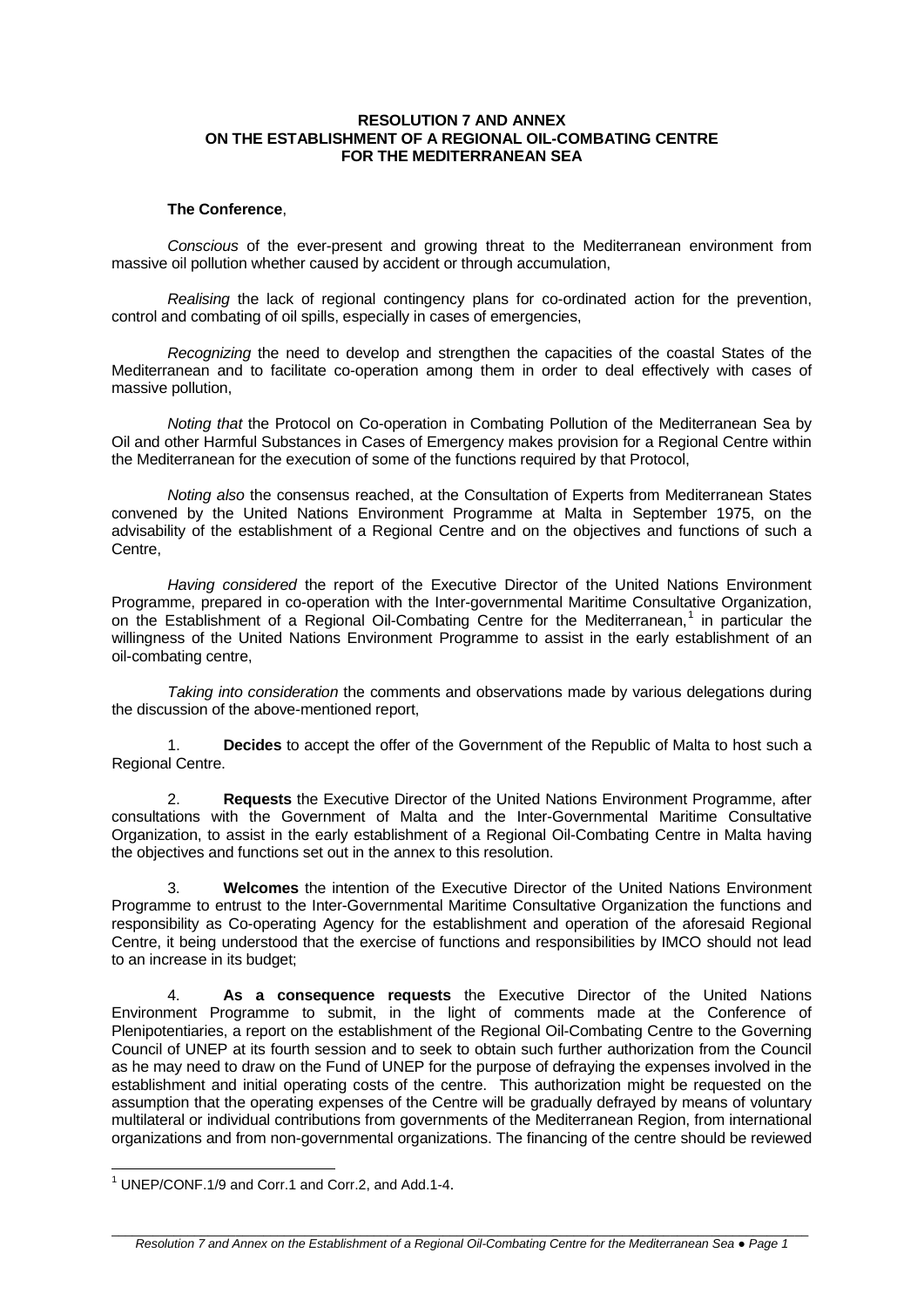at the meeting of the Contracting Parties to the Convention and the appropriate Protocol, when these instruments have entered into force;

5. **Further requests** the Executive Director of the United Nations Environment Programme to report to the coastal States of the Mediterranean region at the next intergovernmental meeting of these States and thereafter annually on the work and activities of the Centre.

#### **ANNEX**

#### **Objectives and functions of a regional oil-combating centre**

#### I. OBJECTIVES

1. To strengthen the capacities of the coastal States in the Mediterranean region and to facilitate co-operation among them in order to combat massive pollution by oil, especially in case of emergencies in which there is grave and imminent danger to the marine environment.

2. To assist coastal States of the Mediterranean region, which so request, in the development of their own national capabilities to combat oil pollution and to facilitate information exchange, technological co-operation and training.

3. A later objective, namely the possibility of initiating operations to combat pollution by oil and eventually by other harmful substances at the regional level, can be considered. This possibility should be submitted for approval by governments after evaluating the results achieved in the fulfilment of the previous two objectives and in the light of financial resources which could be made available for this purpose.

#### II. FUNCTIONS

A. To collect and disseminate information on:

- i. Inventories of experts and equipment in each coastal State for combating massive accidental spillages of oil;
- ii. Plans, methods and techniques used for combating oil pollution in order to assist as far as necessary countries of the region in the preparation of their national contingency plans;
- iii. Those areas in the Mediterranean which are especially vulnerable to oil pollution and, with reference to these areas, specification of clean-up methods which can be used with minimum environmental damage in such areas.

B. To prepare and keep up to date, in the light of information collected, emergency plans that could be implemented:

- i. In cases of massive oil pollution where there is an absence of bilateral or multilateral agreements between coastal States;
- ii. In sectors of the Mediterranean, yet to be identified, where the risk of massive accidental oil pollution is high or where the capability for prompt counter-action in times of emergency does not presently exist.

C. To develop and maintain a Communications/Information system appropriate to the needs of States being served by the Centre.

D. To develop and encourage technological co-operation and training programmes for combating oil pollution.